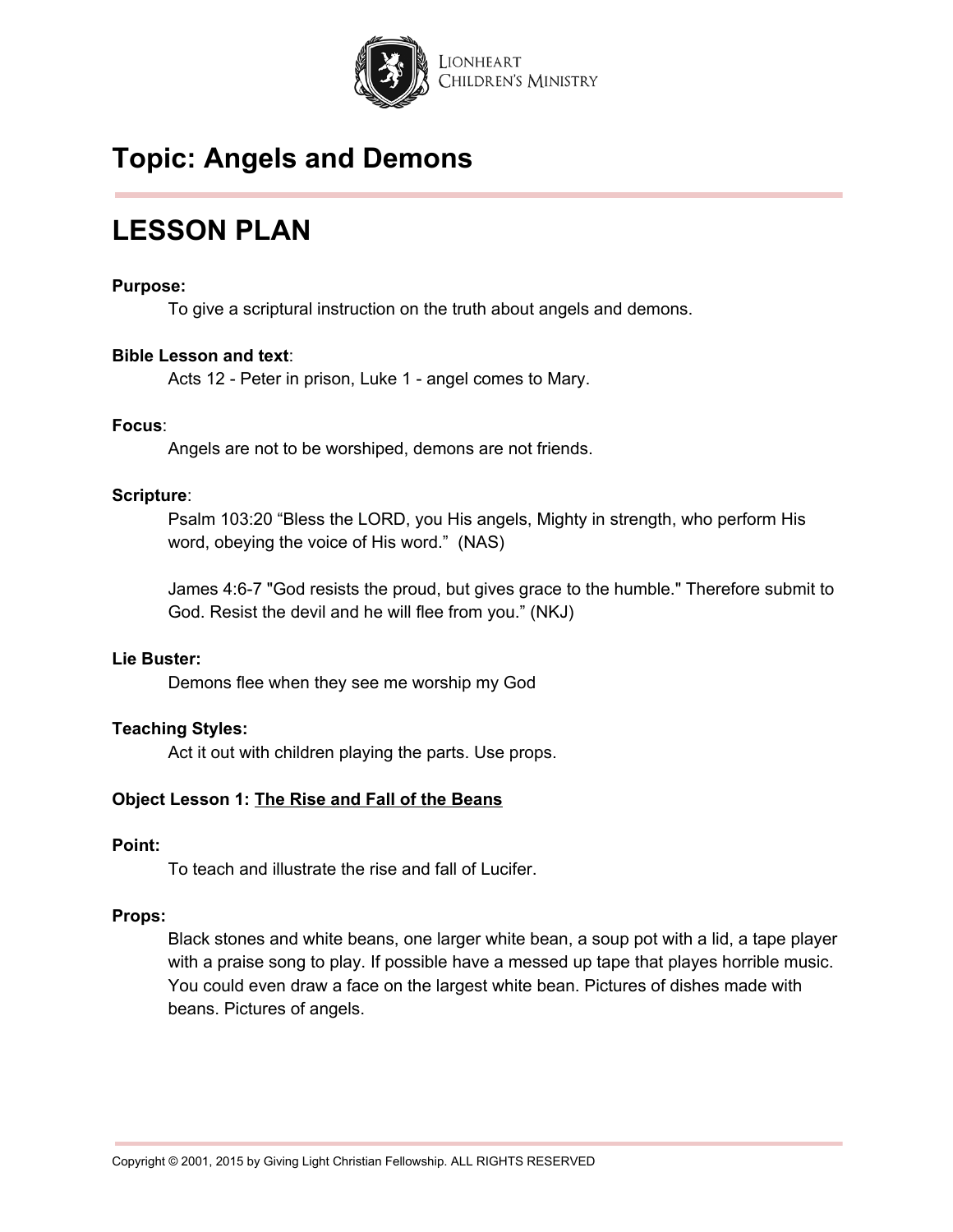

### **Directions:**

- 1. Keep black stones hidden on the bottom of the pot. Place the white beans in a pot covering the black beans before showing the class.
- 2. Talk about the beans and how people all over the world eat beans. Beans were created by God for a purpose; such as.......(let the chlidren answer with their bean foods.) You can show food pictures.
- 3. Remember in our Bible story about the angel who came to the jail. Well I want to tell you what the bible teaches about the angels. These beans are like the angels. They had a purpose. Talk about some of their purposes in heaven. But one bean rose up and wanted to be special. More special than God. He got some buddies to follow him. Pull some of the beans in the pot together with the large white bean. Sin came into the head angel. (You can color the large bean with a black marker.) the angels who stayed pure didn't want to worship another angel. they were made to worship and serve God.
- 4. There was a war in the heavens (Put lid on pot and start shaking it. As you are talking and shaking the pot preach the message. Wow! It is hard to hear when there is war and confusion.
- 5. Then set the pot aside. Talk about how God felt when some of His angels rebelled. You may have a helper take the pot away if this works to add the black beans.
- 6. Then when you open it the contrast will be there to show the demons. God had to get rid of them. Cast them down. Would you like stones in your bean soup? No. Show the children how to pick the stones out of the pot and cast them away. Now heaven was a pure place.
- 7. What would happen if we left stones in our soup. Break our teeth, hurt our insides if we swallow them. Well, the demons are sent to break your (teeth) walk with God, and keep people from Jesus. The thief comes to steal, kill and destroy.

#### **Object Lesson 2: We Can Know the Spirits (angels and demons)**

#### **Point:**

To help children know the truth about angels and demons.

#### **Props:**

Make cards with lies and truths about angels and demons. You can make the cards all look alike or make some very pretty, some plain, some different colors. Appearances can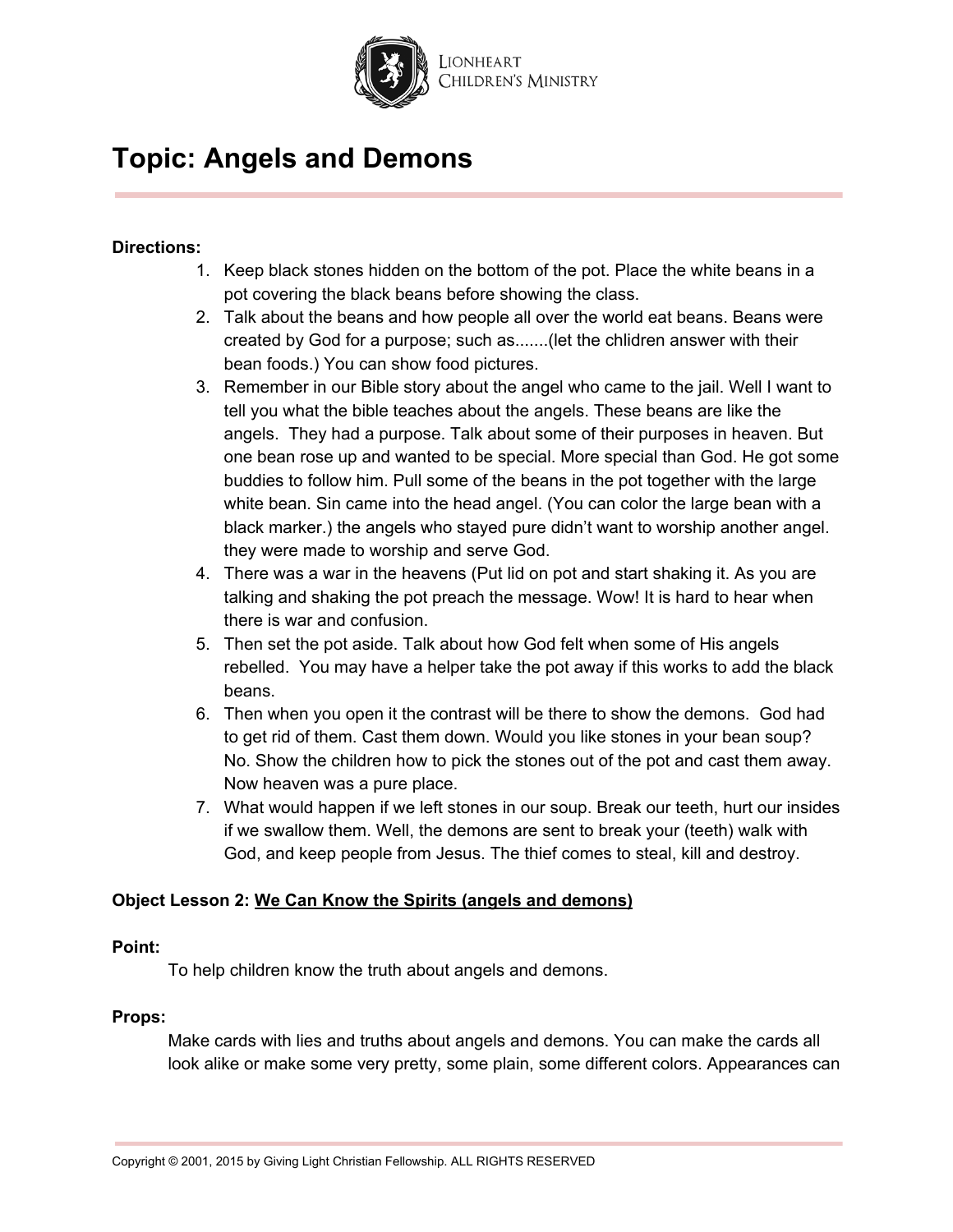

be deceiving. we need to know the Word and the Spirit. For younger children, it helps to have pictures on the lie and truth cards.

### **Directions:**

- 1. Have a child pick one, you or they read it to the class. The child must decide if that lines up with what the Bible says. Place the truth cards on an open Bible and the lies in the trash can.
- 2. After each card is read be prepared to discuss or speak the word of truth as the Bible declares it. Some cards are worded to be tricky, just like the devil to speak a half truth. Usually kids love to do this. Even the little ones. The class can help answer.
- 3. LIES
	- A. Angels can tell white lies.
	- B. The devil dresses up in ugly clothes.
	- C. Angels can only be seen by pastors and old ladies.
	- D. The devil will leave you alone if you leave him alone.
	- E. If the devil is the father of lies then angels are mothers of truth.
	- F. The devil likes bad people. (The devil hates all people.)
	- G. If you jump off a building an angel will catch you? (Luke 4, Psalms 91)
	- H. The devil helps us when we are doing something bad. (Trick question he is incapable of helping; he hurts us and works to keep us in sin and bondage).
	- I. I should pray to my angel to watch over me.
	- J. the devil steals from the rich, but he gives it to the poor.
	- K. If I hang a guarding angel picture in my room that will scare the devil away.
- 4. TRUTHS
	- A. Angels talk to God and worship Him.
	- B. A day is coming when even demons will bow to Jesus.
	- C. The devil is a thief and killer.
	- D. There are two teams; which team has the most players (spirit beings) on it? The angels or the demons?
	- E. Satan was once the highest praiser in heaven.
	- F. Angels party (rejoice) with God when a person receives Jesus and comes into God's family.
	- G. Angels bring messages from God? Name someone who received a message from an angel.
	- H. God gives angels to protect his children.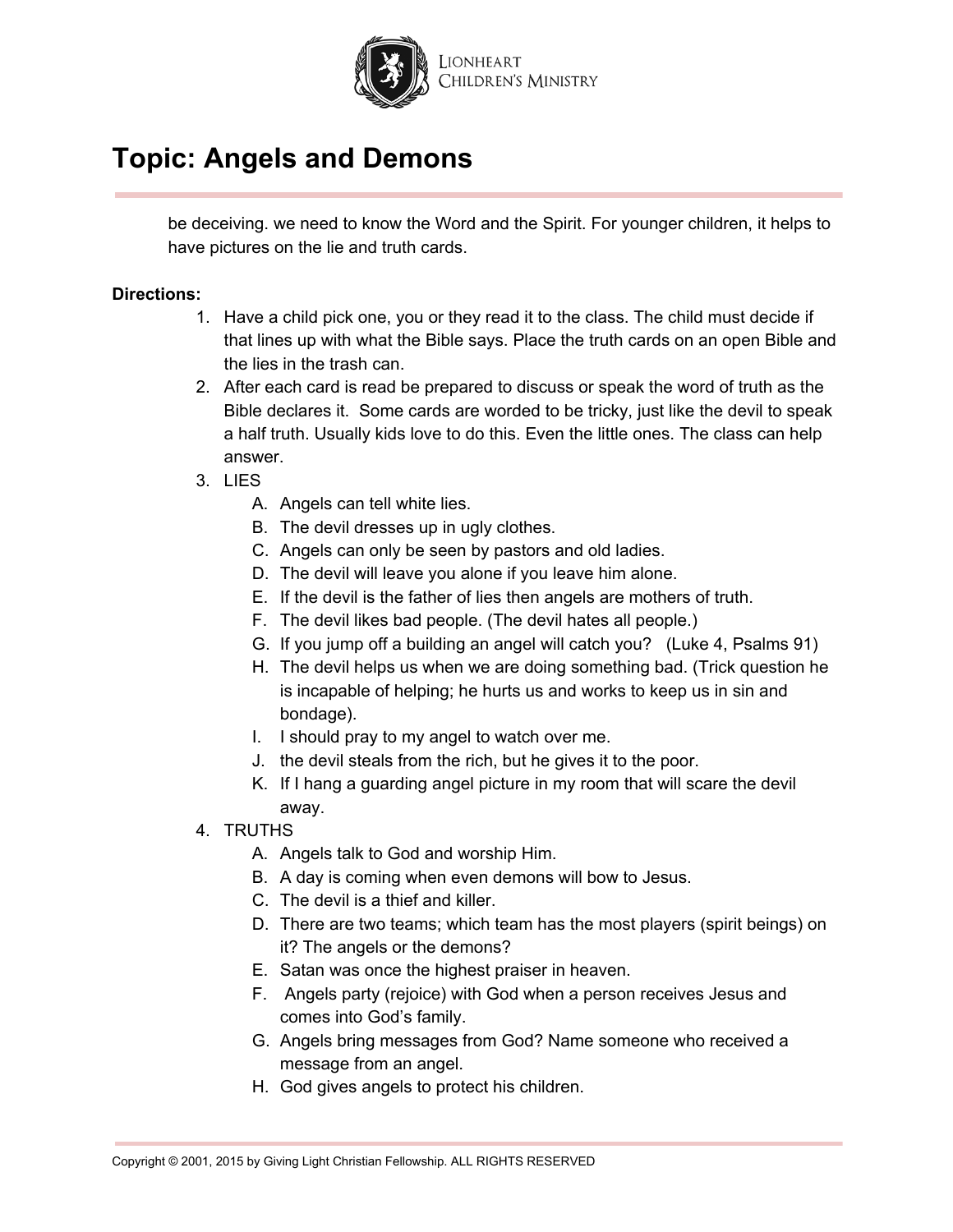

I. Angels are powerful and strong.

## **Object Lesson 3: Angels From the Bible**

### **Point:**

This will reinforce the presence and purpose angels, both in the Bible and today. As the children are involved in the mini-skits they will have "experienced" what it may have been like to have a visit by an angel. For younger children the helper or teacher will have to help them with the acting and speaking. The child may have to repeat the lines after you.

### **Props:**

Make "Heaven Sent" cards. On them write clues or speaking lines from the angel part in the Bible.

### **Alternate Version:**

On the wall, tape Bible story pictures of angels ministering. Write description cards for each picture. As the children pick a card they are to match it to the picture.

#### **Directions:**

- 1. Children should act out the scripture examples.
- 2. Examples: (The words underlined can be used for the alternate version of this lesson. The verse can be used if the children are doing mini-skits.)
	- A. After the sin of Adam and Eve, an angel guarded the way to the tree of life.

Genesis 3:24 "So he drove out the man; and he placed at the east of the garden of Eden Cherubims, and a flaming sword which turned every way, to keep the way of the tree of life."

B. An angel shuts the hungry mouth.

Daniel 6:22 "My God hath sent his angel, and hath shut the lions' mouths, that they have not hurt me: forasmuch as before him innocency was found in me; and also before thee, O king, have I done no hurt." (KJV)

C. An angel warns Joseph to escape to Egypt.

Matthew 2:13 "And when they were departed, behold, the angel of the Lord appeareth to Joseph in a dream, saying, Arise, and take the young child and his mother, and flee into Egypt,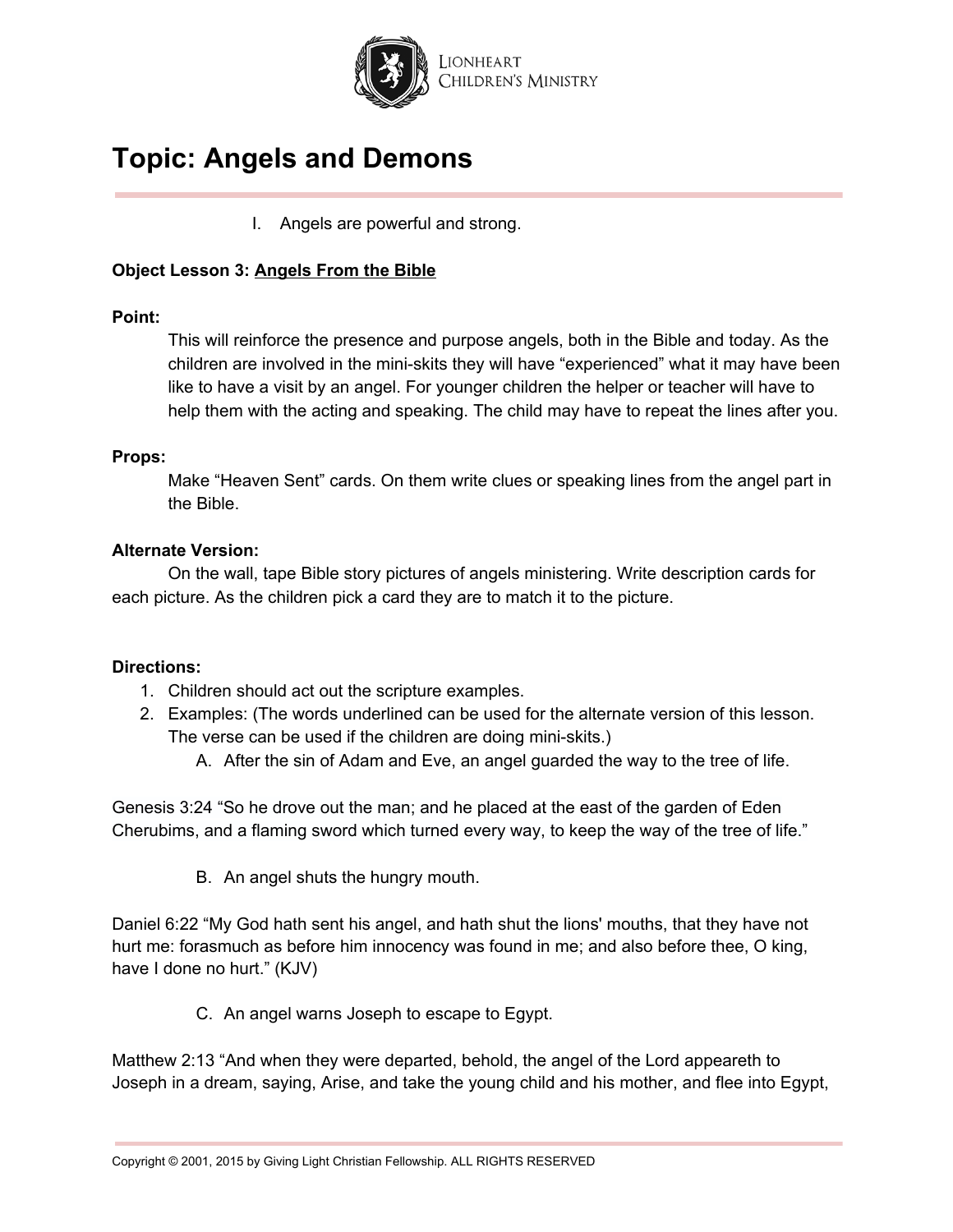

and be thou there until I bring thee word: for Herod will seek the young child to destroy him." (KJV)

D. Announces the birth of Jesus.

Luke 1:26, 30, 31 "And in the sixth month the angel Gabriel was sent from God unto a city of Galilee, named Nazareth,30 And the angel said unto her, Fear not, Mary: for thou hast found favour with God. And, behold, thou shalt conceive in thy womb, and bring forth a son, and shalt call his name JESUS." (KJV)

E. Angel announce to shepherds a special birth (Jesus)

Luke 2:10-12 "And the angel said unto them, Fear not: for, behold, I bring you good tidings of great joy, which shall be to all people. For unto you is born this day in the city of David a Saviour, which is Christ the Lord. And this shall be a sign unto you; Ye shall find the babe wrapped in swaddling clothes, lying in a manger."(KJV)

F. Announces the birth of John the Baptist

Luke 1:13, 18, 19 "But the angel said unto him, Fear not, Zacharias: for thy prayer is heard; and thy wife Elisabeth shall bear thee a son, and thou shalt call his name John. And Zacharias said unto the angel, Whereby shall I know this? for I am an old man, and my wife well stricken in years. And the angel answering said unto him, I am Gabriel, that stand in the presence of God; and am sent to speak unto thee, and to shew thee these glad tidings."(KJV)

G. Ministers to Jesus after the temptation

Matthew 4:11 "Then the devil leaveth him, and, behold, angels came and ministered unto him." (KJV)

H. Angel was present at the tomb of Jesus.

Matthew 28:2, 5, 6 "And, behold, there was a great earthquake: for the angel of the Lord descended from heaven, and came and rolled back the stone from the door, and sat upon it. And the angel answered and said unto the women, Fear not ye: for I know that ye seek Jesus, which was crucified. He is not here: for he is risen, as he said. Come, see the place where the Lord lay." (KJV)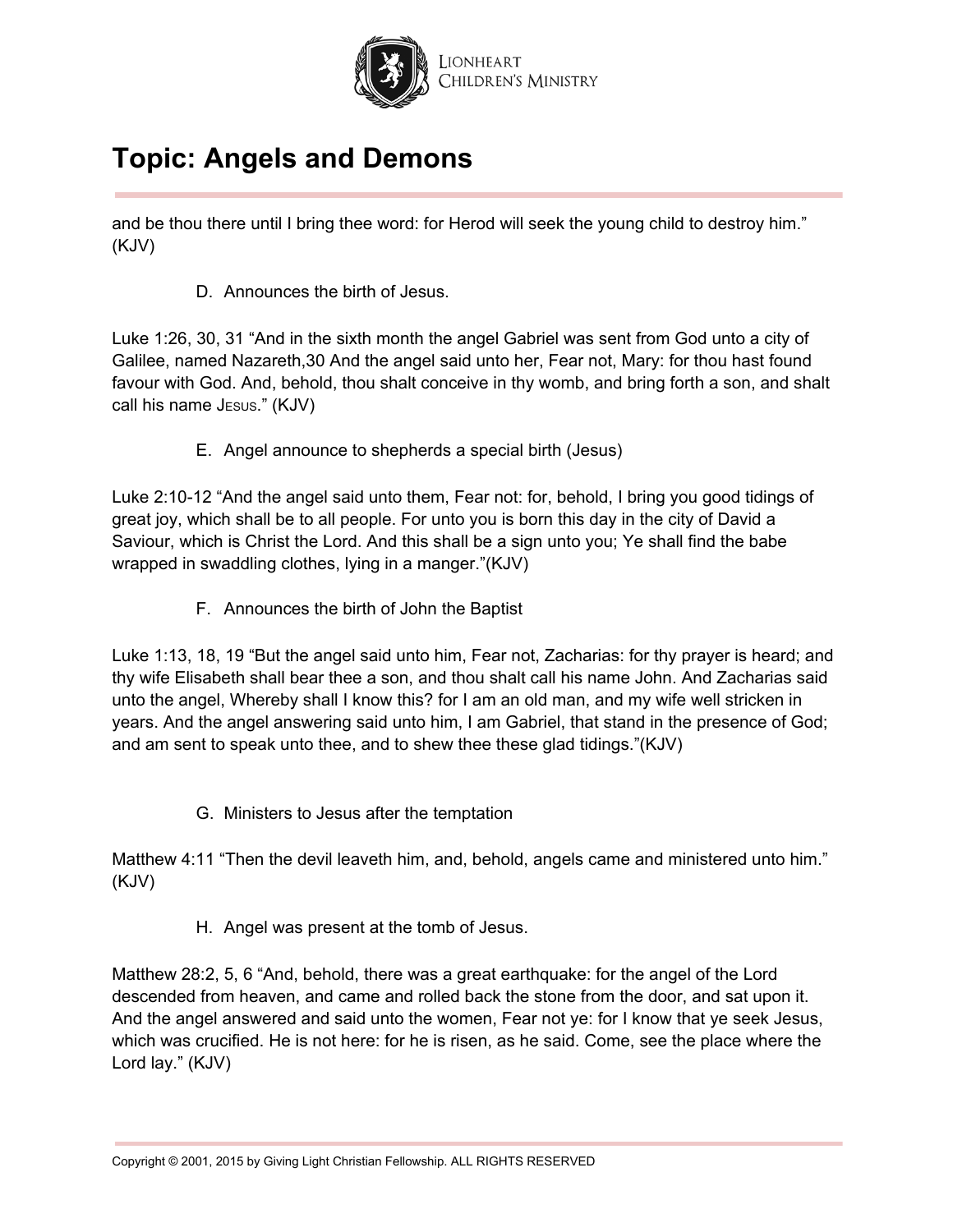

I. Angel does a jail break for an apostle

Acts 12:7, 9 "And, behold, the angel of the Lord came upon him, and a light shined in the prison: and he smote Peter on the side, and raised him up, saying, Arise up quickly. And his chains fell off from his hands. And he went out, and followed him; and wist not that it was true which was done by the angel; but thought he saw a vision." (KJV)

## **Object Lesson 4: Angels Watching Over Me**

## **Point:**

This will help a child "see" the protection God provides through the angels He has assigned to us. Psalms 34:7 "The angel of the LORD encamps all around those who fear Him, and delivers them." (NKJ)

### **Props:**

Individual cards with an "angel statement" from below, individual cards with each child's name printed, an angel (either draw a huge angel on the chalkboard or have an adult helper wear a robe to be the angel). If using a drawing, tape the cards face down on the angels wings. If using a person as the helper, tape or safety pin the cards face down on the robe. You don't want the children to see what is written on the card.

## **Directions:**

- 1. Tell the class today we want to see the many ways that angels are here to help each of us. I have different things that could happen to us. One by one read or show the way an angel served us. One child will pick a name card, read off the name and have the chosen child go to the front of the class.
- 2. If you have a person as the angel, have the child select a card of the "angel's" robe, then ask the "angel" how example in (Child) was protected today. The angel will read the card to the child. Wow! We sure are glad angels are watching over us. continue with the rest of the class.
- 3. If using a drawing, allow each child to go up and pull a card off the wings. Then read and explain; praise God for His protection and care for us. Wow! Angels are very busy in god's kingdom. Thank you God for your angels.
- 4. Angel Statements
	- A. i covered the bees nest with my wings so you wouldn't get stung when you were playing in the yard today.
	- B. I held your foot steady while you were starting to slip off the ladder.
	- C. I put my hand out to stop the ball from totally slamming into you.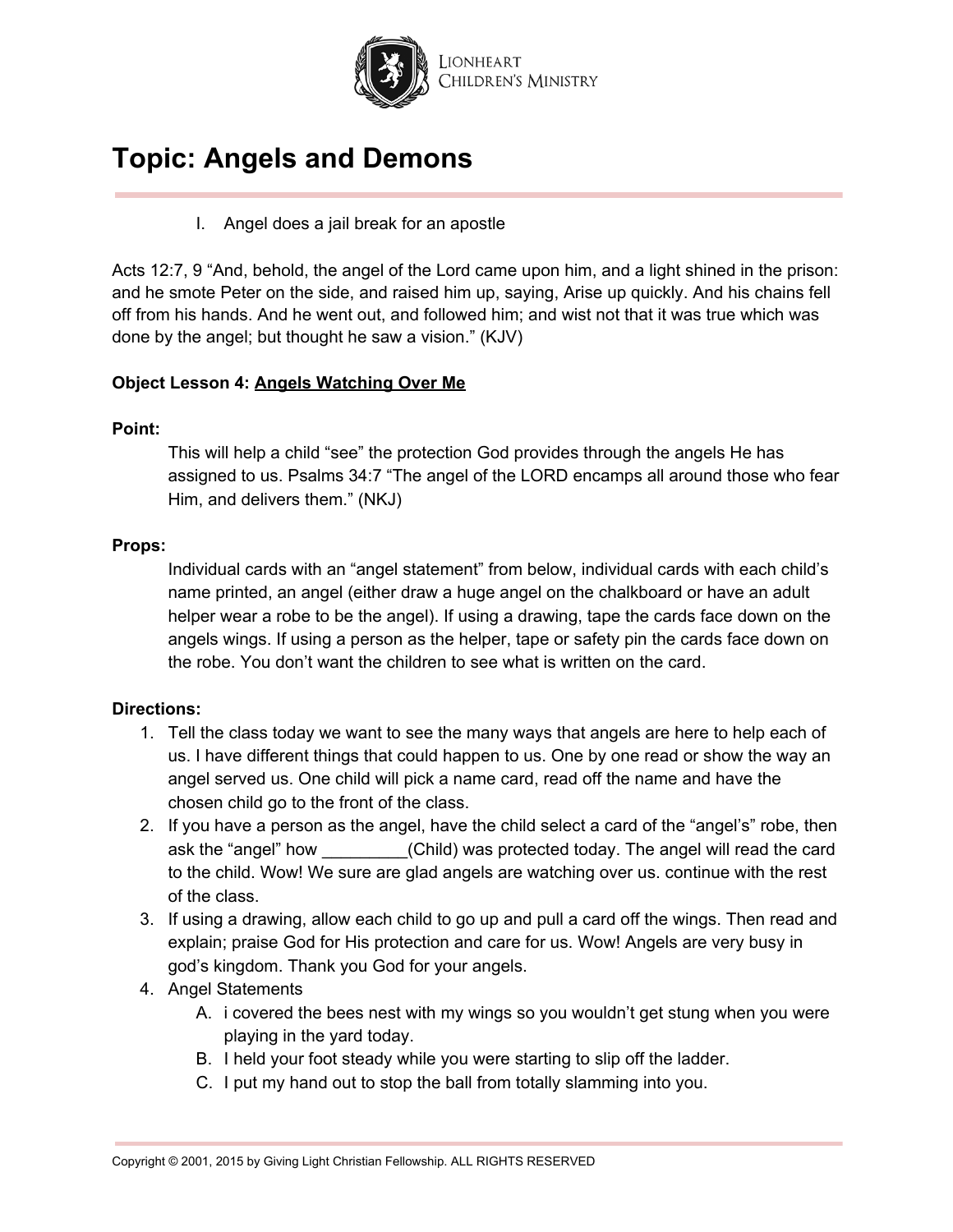

- D. I put my foot on the mean dog's tail so he couldn't jump on you to knock you down.
- E. I stood at the foot of your bed last night and watched over you while you slept.
- F. I directed you to the right seat so you could talk to the man who was sad that his wife was in the hospital.
- G. I told you when to leave the playground. then you didn't get blamed for the fight that happened later.
- H. when you were riding in the car yesterday, I held you in the seat when the driver had to slam the brakes.
- I. I sat beside you when you were crying because you felt like it was your fault that your mom and dad were having a fight. I put my arm around you.
- J. I was dancing with you last week when you were praising God. We laughed!

## **Drama Skit: An "Angel of Light"**

### **Point:**

Show how the "angel of light" makes sin look good. He is the one talking in each scene with a different voice and mannerism. the christian does hesitate in each scene, because the still small voice of God is giving warning, but it goes unheeded.

## **Setting:**

A new Christian and a seducing spirit have a day at the mall. She is to buy a dress for her cousin John's wedding.

## Demon:

(He walks in with a large "bag of tricks") Today i have some really good tricks to try out. I can't wait to give all these awesome things away. Hey, I think I see someone coming now. (Keeps his bag of tricks toward the back stage and only pulls one out at a time. Steps center stage to "wait" for his prey.)

## Christian:

(Enters all excited to be out shopping. Has to decide where to go next.) The wedding Shop didn't have any dresses… I hate trying on dresses. there has to be a better way to get a dress for cousin John's wedding.

Demon:

(Calls the Christian over to him and starts with point one below.)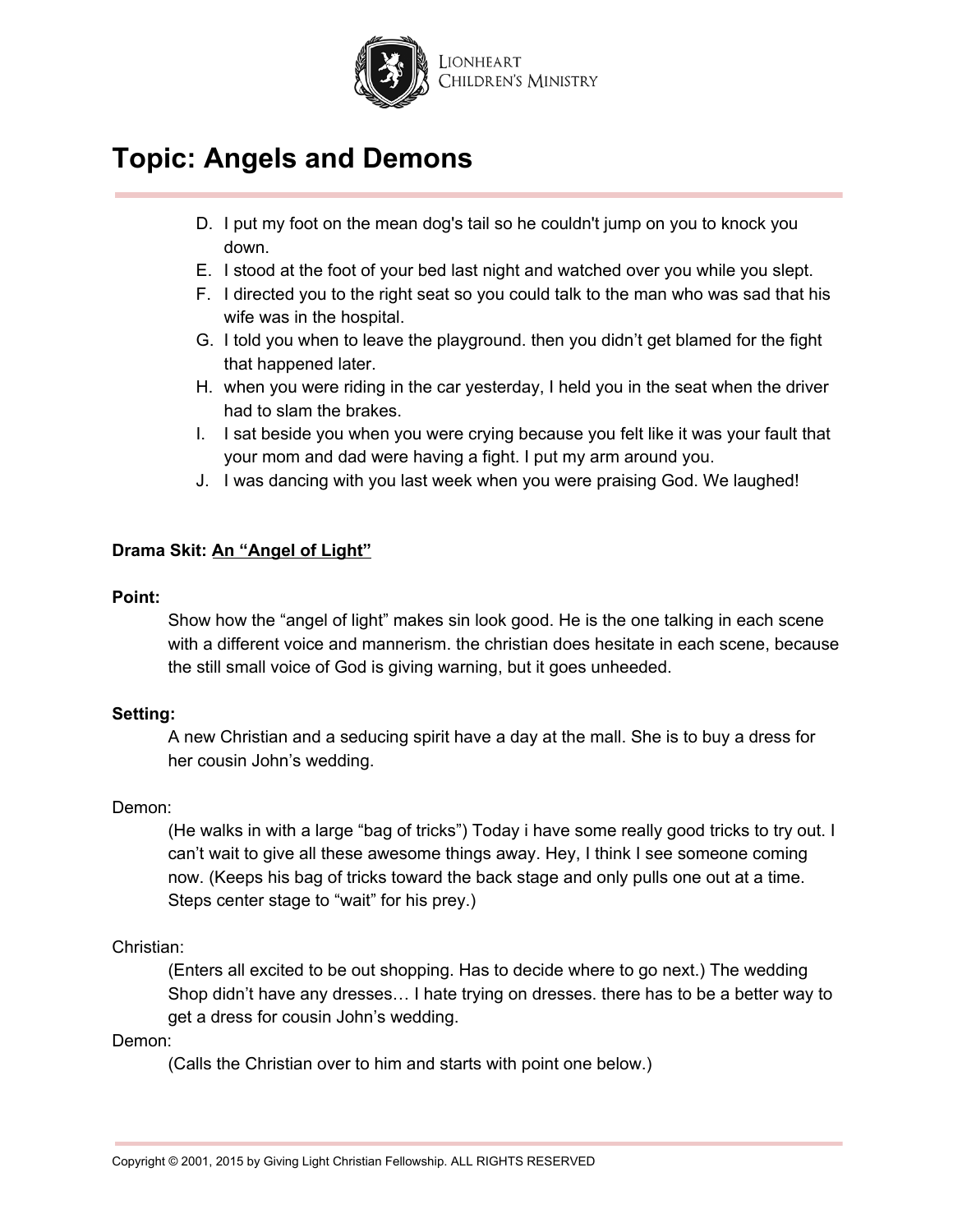

**NOTE:** After each point the Christian walks back stage, as if continuing her shopping and freezes facing back stage, her back to the class. The demon will then go to his bag of tricks all excited to use the next point. He describes it as he comes back to center stage. The Christian unfreezes and comes back to center stage as she is still shopping at the mall. She is talking to herself as she runs into the demon. Of course she doesn't recognize him because he looks a bit different.

The demon's points:

- 1. Comes in with a sale flyer on jeans and a nice pair of jeans. Even puts the jeans in a bag for her. Says, "Look at this, your favorite brand jeans! In just your size. This is a great sale, what's another pair of jeans or you might need them. Just charge it. Tell your mom they didn't have any dresses in your size. (It's a lie) God is blessing you with a good deal."
- 2. Has a bandana or cap on his head and a white glove that lines and words written on the glove. Such as :Frame, wealth, happiness, long life, a new car, ect. Says, "The gods are bringing blessings today. God ahead give me your hand. I see good things for you…"
- 3. Comes in with a big clock or wristwatch wearing a pair of glasses and a neck tie. Says, "Do you know what time it is? It's after 5:00 PM. You forgot to call home. Hey, your parents know you are alright, why bother? They are busy anyway. Why don't you go get a cup of coffee?"
- 4. Comes in with a coffee mug, pretending to drink coffee, maybe a wig to have a new disguise. Says, "Pretty good coffee today, wouldn't you say? I saw the cashier give you fifty cents too much change from your coffee. Hey, what's fifty cents? Don't worry about it. God is blessing you. Just think they will never miss fifty cents. Now you can buy a candy bar too!"

**NOTE:** Each time the Christian falls to the deception, the "angel of light" sticks a dark "cloud in her somewhere. She will be covered with dark clouds. But she doesn't see them. She doesn't know he put a dark cloud on her. She may jump and say something seems strange, but doesn't recognize the demon or the clouds.

**END:** Demon exits in pride because he deceived the shopping Christian.

Christian walks off the stage to go home and comes back on stage. She is now at home. Goes to open bag with jeans and sees her Bible laying on the table. Picks it up and reads: Satan transforms himself into an angel of light. Stops and thinks about her day. then she sees the dark clouds. I'VE BEEN DECEIVED, SHE SCREAMS. She ends in praying and repenting for falling into the trap. Each time she repents, she tears up a dark cloud that was stuck to her. Says,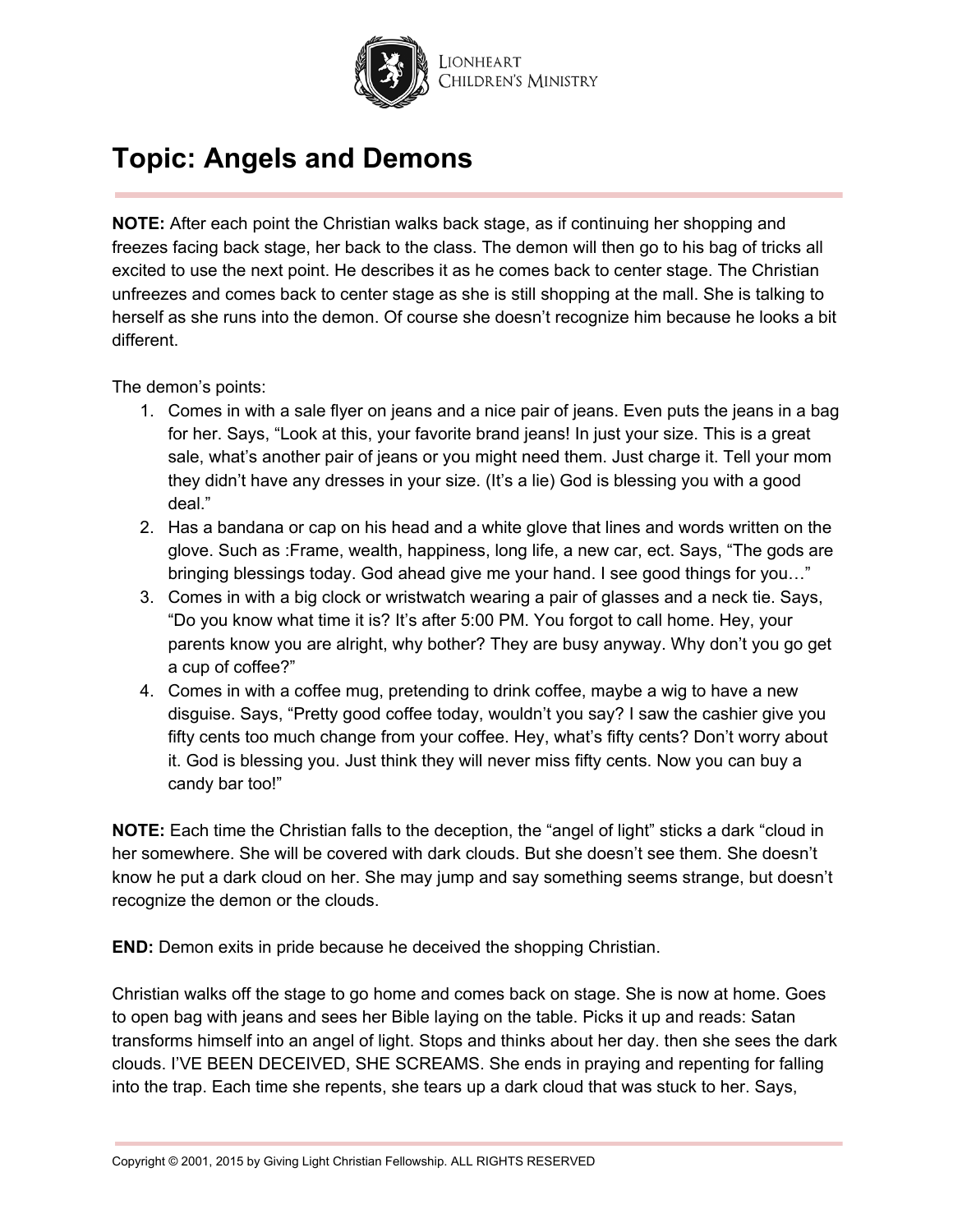

"Today's a new day, I am walking in the light as He is in the light. Thank you Lord, for cleansing me by the blood of your Son, Jesus. I will not be deceived, but stay in the light of your Word."

## **TEACHER'S STUDY NOTES ANGELS AND DEMONS**

## 1. GOD MADE THE ANGELS

(Note: underlining in verses has been done by author to bring emphasis to a point in the lesson).

Colossians 2:18 "Let no one cheat you of your reward, taking delight in false humility and worship of angels, intruding into those things which he has not seen, vainly puffed up by his fleshly mind," (NKJ)

Colossians 1:16 "For by Him all things were created that are in heaven and that are on earth, visible and invisible, whether thrones or dominions or principalities or powers. All things were created through Him and for Him." (NKJ)

Revelation 12:7-10 "And war broke out in heaven: Michael and his angels fought with the dragon; and the dragon and his angels fought, but they did not prevail, nor was a place found for them in heaven any longer. So the great dragon was cast out, that serpent of old, called the Devil and Satan, who deceives the whole world; he was cast to the earth, and his angels were cast out with him. Then I heard a loud voice saying in heaven, "Now salvation, and strength, and the kingdom of our God, and the power of His Christ have come, for the accuser of our brethren, who accused them before our God day and night, has been cast down." (NKJ)

- 2. THERE ARE TWO TYPES OF ANGELS: FALLEN AND UNFALLEN; GOOD OR BAD.
- A. FALLEN: Demons or devils.They hate God and what God loves. They hate you and yours.

Isaiah 14:12-15 "How art thou fallen from heaven, O Lucifer, son of the morning! how art thou cut down to the ground, which didst weaken the nations! For thou hast said in thine heart, I will ascend into heaven, I will exalt my throne above the stars of God: I will sit also upon the mount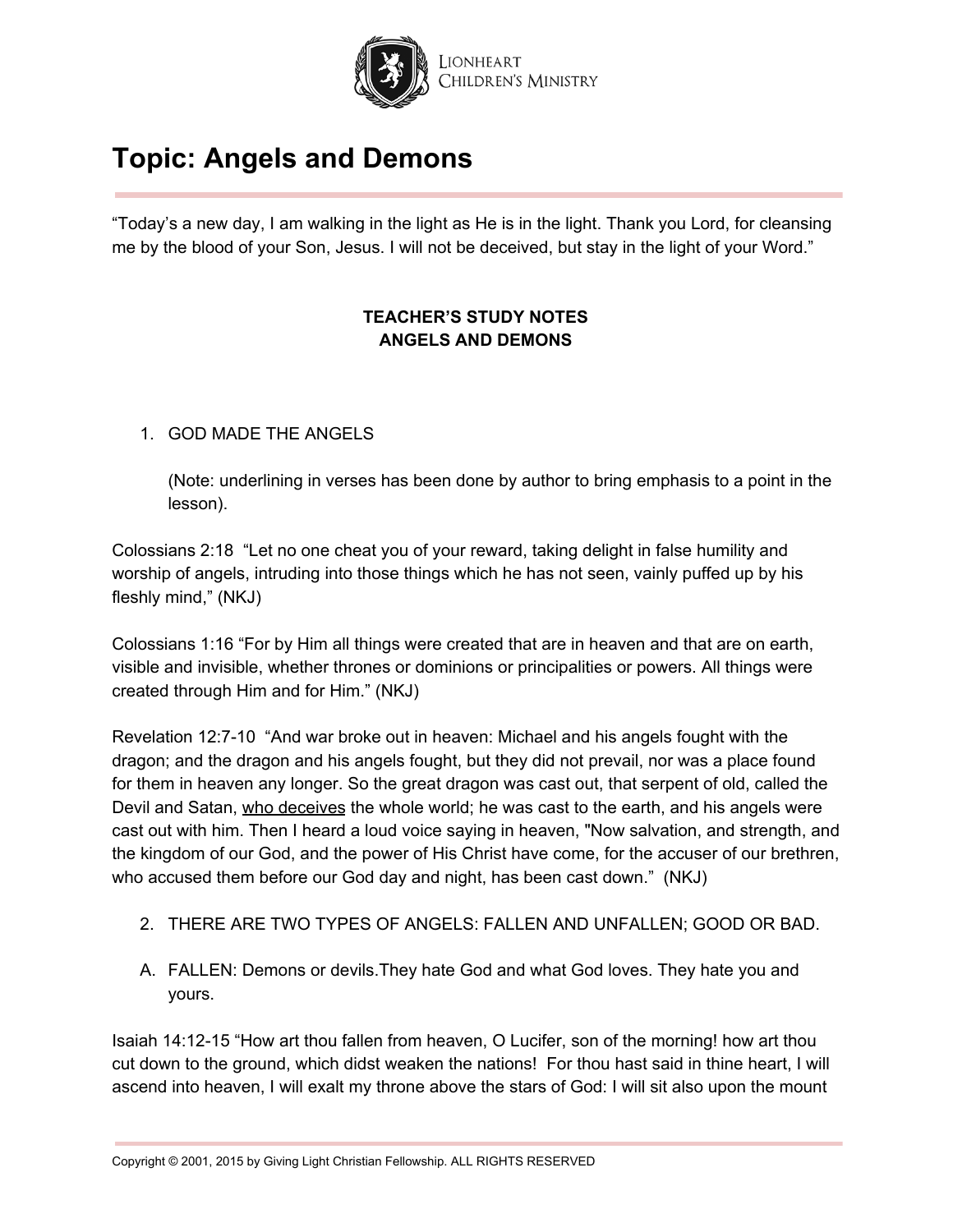

of the congregation, in the sides of the north: I will ascend above the heights of the clouds; I will be like the most High. Yet thou shalt be brought down to hell, to the sides of the pit." (KJV)

Isaiah 14:12-18 "How you are fallen from heaven, O Lucifer, son of the morning! How you are cut down to the ground-- mighty though you were against the nations of the world. For you said to yourself, "I will ascend to heaven and rule the angels. I will take the highest throne. I will preside on the Mount of Assembly far away in the north.I will climb to the highest heavens and be like the Most High." But instead, you will be brought down to the pit of hell, down to its lowest depths. Everyone there will stare at you and ask, "Can this be the one who shook the earth and the kingdoms of the world? Can this be the one who destroyed the world and made it into a shambles, who demolished its greatest cities and had no mercy on his prisoners?" (TLB)

Ezekiel 28:14-17 "You were anointed as a guardian cherub, for so I ordained you. You were on the holy mount of God; you walked among the fiery stones. You were blameless in your ways from the day you were created till wickedness was found in you. Through your widespread trade you were filled with violence, and you sinned. So I drove you in disgrace from the mount of God, and I expelled you, O guardian cherub, from among the fiery stones. Your heart became proud on account of your beauty, and you corrupted your wisdom because of your splendor. So I threw you to the earth; I made a spectacle of you before kings." (NIV)

3. SATAN IS DOWN AND WANTS TO BRING US DOWN.

2 Corinthians 11:14-15 "And no wonder! For Satan himself transforms himself into an angel of light. Therefore it is no great thing if his ministers also transform themselves into ministers of righteousness, whose end will be according to their works." (NKJ)

A. He does this by deception to the lost and the saint.

2 Corinthians 4:4 "The god of this age has blinded the minds of unbelievers, so that they cannot see the light of the gospel of the glory of Christ, who is the image of God." (NIV)

Colossians 2:18 "Let no one cheat you of your reward, taking delight in false humility and worship of angels, intruding into those things which he has not seen, vainly puffed up by his fleshly mind," (NKJ)

B. His very character emanates death and lies.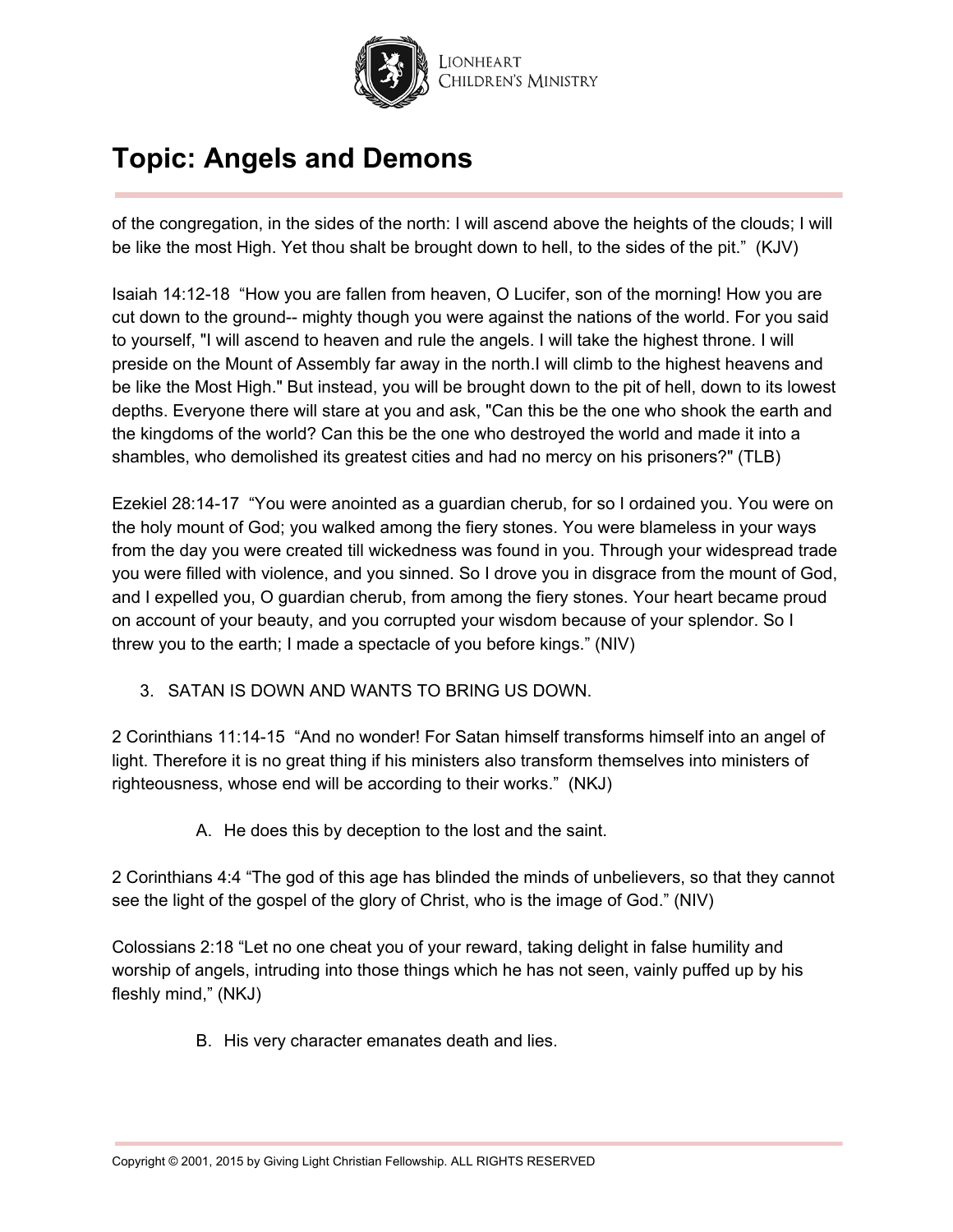

John 8:44 "You are of your father the devil, and the desires of your father you want to do. He was a murderer from the beginning, and does not stand in the truth, because there is no truth in him. When he speaks a lie, he speaks from his own resources, for he is a liar and the father of it." (NKJ)

4. THE CROSS OF CHRIST AND HIS RESURRECTION HAS GIVEN THE CHURCH THE VICTORY OVER SATAN AND HIS POWER.

Revelation 12:11 "And they overcame him by the blood of the Lamb and by the word of their testimony, and they did not love their lives to the death." (NKJ)

James 4:6-8 "But he gives us more grace. That is why Scripture says: "God opposes the proud but gives grace to the humble. Submit yourselves, then, to God. Resist the devil, and he will flee from you. Come near to God and he will come near to you. Wash your hands, you sinners, and purify your hearts, you double-minded." (NIV)

Luke 9:1 "Then He called His twelve disciples together and gave them power and authority over all demons, and to cure diseases." (NKJ)

Matthew 16:19 "I will give you the keys of the kingdom of heaven; whatever you bind on earth will be bound in heaven, and whatever you loose on earth will be loosed in heaven." (NIV)

## 5. UNFALLEN ANGELS

A. Angels have a purpose toward God.

Psalms 148:2 "Praise him, all his angels, praise him, all his heavenly hosts." (NIV)

Psalms 103:20-21 "Bless the LORD, you His angels, who excel in strength, who do His word, Heeding the voice of His word. Bless the LORD, all you His hosts, you ministers of His, who do His pleasure." (NKJ)

Hebrews 1:13-14 "To which of the angels did God ever say, "Sit at my right hand until I make your enemies a footstool for your feet? Are not all angels ministering spirits sent to serve those who will inherit salvation?" (NIV)

Luke 15:10 "In the same way, I tell you, there is rejoicing in the presence of the angels of God over one sinner who repents."(NIV)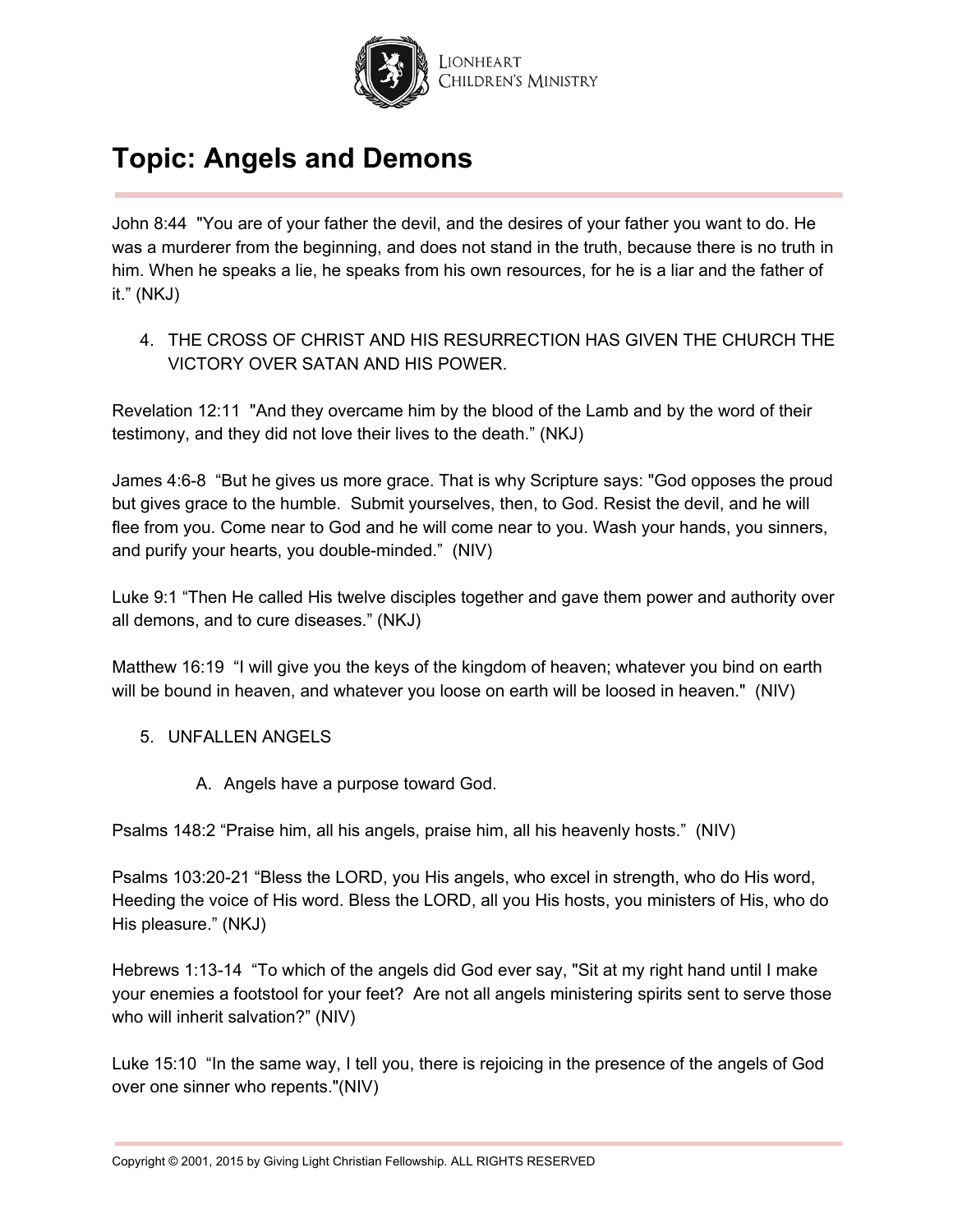

Psalms 34:7 "The angel of the LORD encamps all around those who fear Him, and delivers them." (NKJ)

Psalms 91:11-12 "For he shall give his angels charge over thee, to keep thee in all thy ways. They shall bear thee up in their hands, lest thou dash thy foot against a stone." (KJV)

Acts 8:26 "Now an angel of the Lord spoke to Philip, saying, "Arise and go toward the south along the road which goes down from Jerusalem to Gaza." (NKJ)

Colossians 2:18 "Let no one cheat you of your reward, taking delight in false humility and worship of angels, intruding into those things which he has not seen, vainly puffed up by his fleshly mind," (NKJ)

Revelation 22:8-9 "Now I, John, saw and heard these things. And when I heard and saw, I fell down to worship before the feet of the angel who showed me these things. Then he said to me, "See that you do not do that. For I am your fellow servant, and of your brethren the prophets, and of those who keep the words of this book. Worship God." (NKJ)

6. ANGELS ARE NOT A COMFORT BUT A DREAD FOR THE WICKED OR UNSAVED

Revelation 20:1-3 "Then I saw an angel coming down from heaven, having the key to the bottomless pit and a great chain in his hand. He laid hold of the dragon, that serpent of old, who is the Devil and Satan, and bound him for a thousand years; and he cast him into the bottomless pit, and shut him up, and set a seal on him, so that he should deceive the nations no more till the thousand years were finished. But after these things he must be released for a little while." (NKJ)

Matthew 13:41-42 "The Son of Man will send out his angels, and they will weed out of his kingdom everything that causes sin and all who do evil. They will throw them into the fiery furnace, where there will be weeping and gnashing of teeth." (NIV)

II Kings 6:17 "And Elisha prayed, and said, "LORD, I pray, open his eyes that he may see." Then the LORD opened the eyes of the young man, and he saw. And behold, the mountain was full of horses and chariots of fire all around Elisha." (NKJ)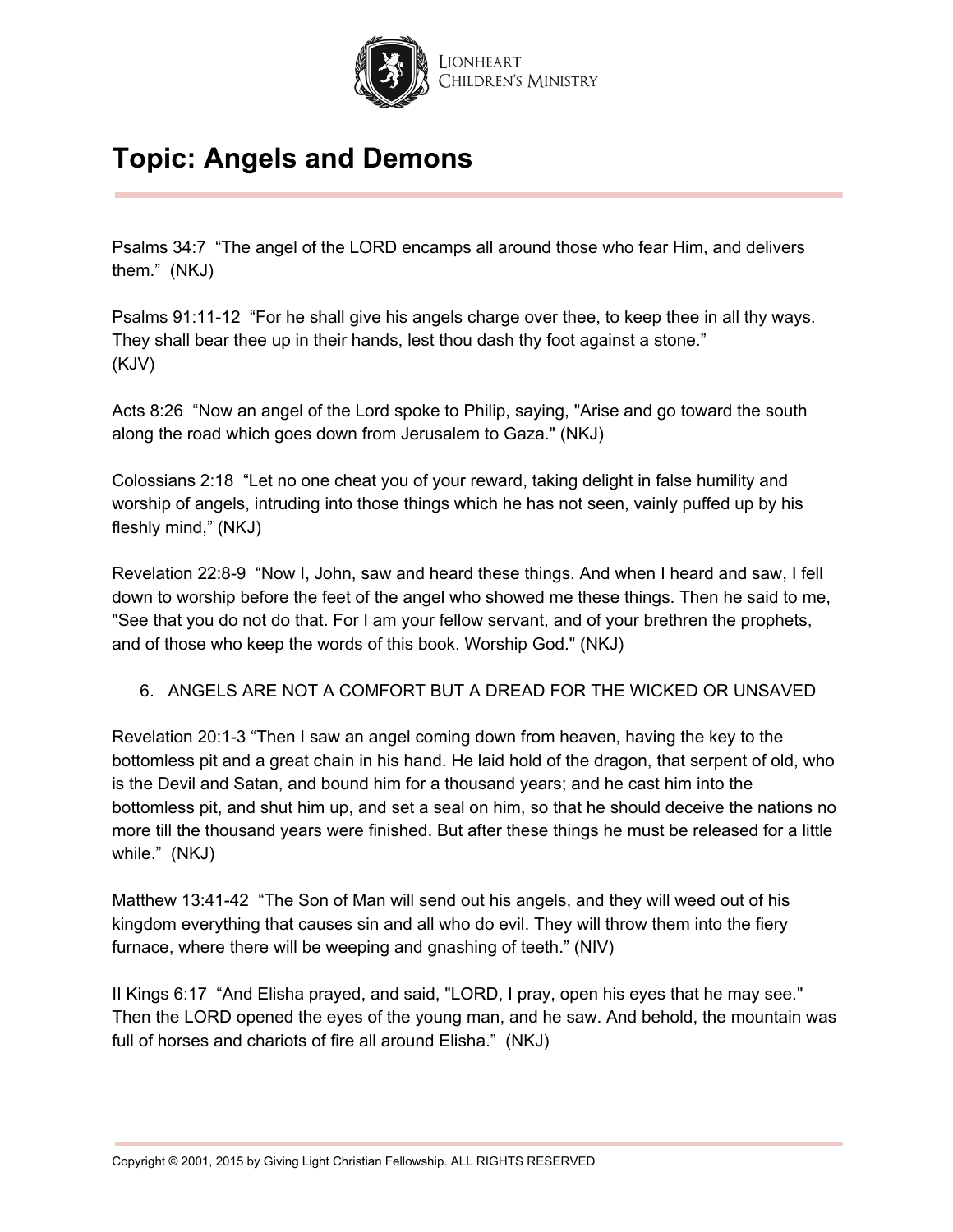

NAME:

## ANGELS AND DEMONS STUDY SHEET

- 1. What are the two types of angles we find in the Bible? (Fill in the blank)
	- A. Unfallen or G\_\_\_\_\_\_\_\_\_\_\_\_ angels.
	- B. Fallen or B angels (demons, evil spirits or devils.)
- 2. What purpose do God's angels have today? (Circle correct answers.)
	- A. To praise God
	- B. To be worshiped by us
	- C. To serve people who will be saved
	- D. To bring messages from God
	- E. To protect us

3. Fill in the blanks on you memory verses and say them out loud three times.

Psalm 103:20 "Bless the LORD, you His \_\_\_\_\_\_\_\_, Mighty in strength, who perform His word, obeying the voice of His\_\_\_\_\_\_\_\_\_\_\_\_!" (NAS)

James 4:6-7 "God resists the entity but gives grace to the Therefore submit to\_\_\_\_\_\_. Resist the \_\_\_\_\_\_\_ and he will flee from you." (NKJ)

4. Angels \_\_\_\_\_\_\_\_\_\_\_\_\_ and \_\_\_\_\_\_\_\_\_\_\_\_\_\_\_\_\_ God. Demons **Demons Demons Cod** and His children.

## REQUIREMENTS: YOUNGER CHILDREN QUESTIONS 1 - 4; OLDER CHILDREN; ALL

- 5. What is the name of the angel in Isaiah 14:12?
- 6. In Ezekiel 28:17, what made the angel's heart proud?